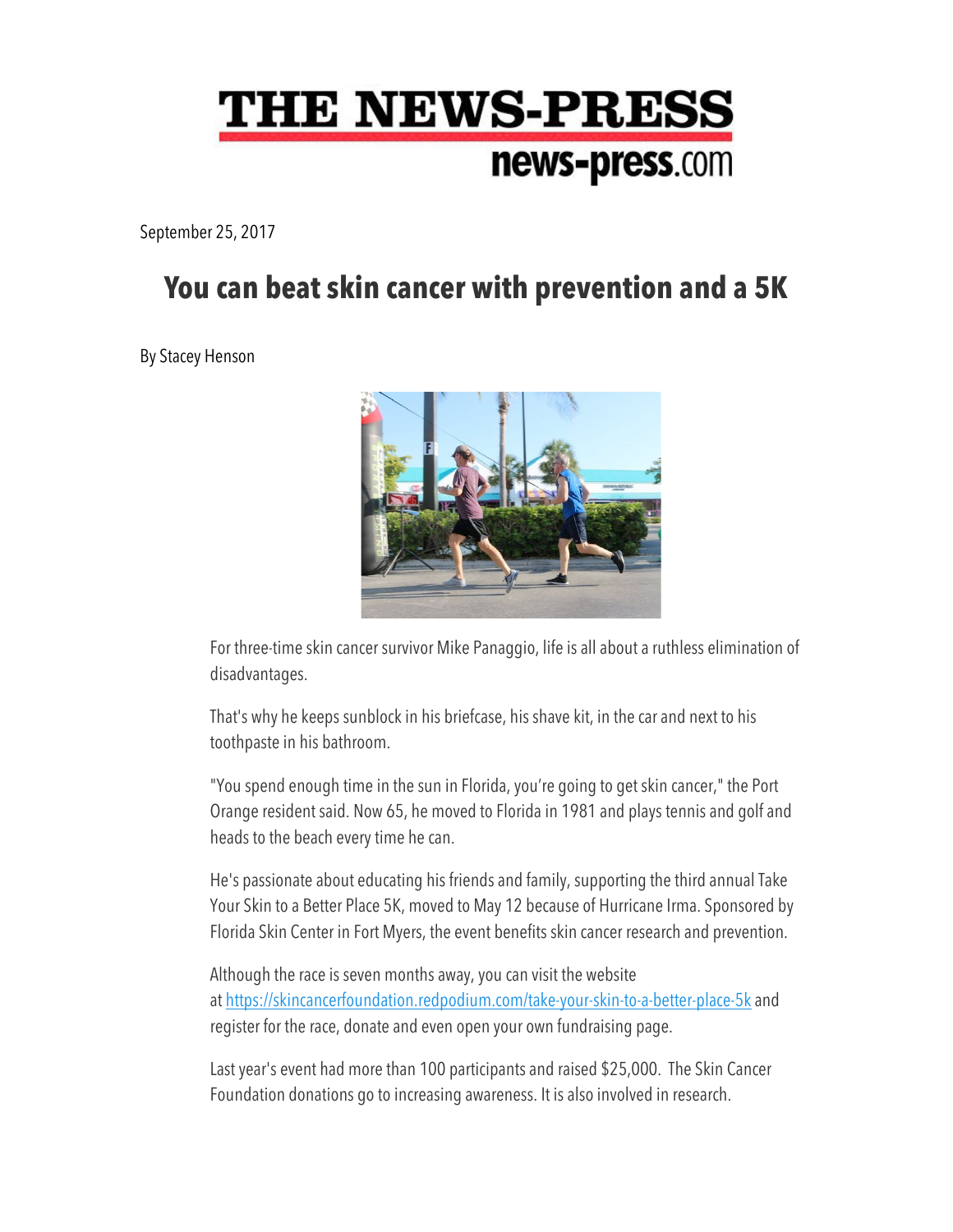Statistically, one person dies every hour from melanoma, the center reports. In 2017, an estimated 9,730 persons will die from one of the most preventable cancers.

One in five Americans will develop skin cancer, and between 40 and 50 percent who live to 65 will have either basal cell carcinoma or squamous cell carcinoma at least once, Dr. Aurora Badia of the skin cancer center said.



Panaggio said he found out through a routine skin examination that he had squamous cancer on his ear.

Squamous and basal cell skin cancer are the most common forms of skin cancer. Caught early, they are easy to treat.

In most cases, skin cancer can be found and treated at a very early stage, where it can be destroyed or removed using simple and local treatment methods, the website www.knowzo.com reports.

In rare circumstances, these cancers can spread to various parts of the body and numerous lymph nodes. When this happens, treatments such as chemotherapy and radiation therapy